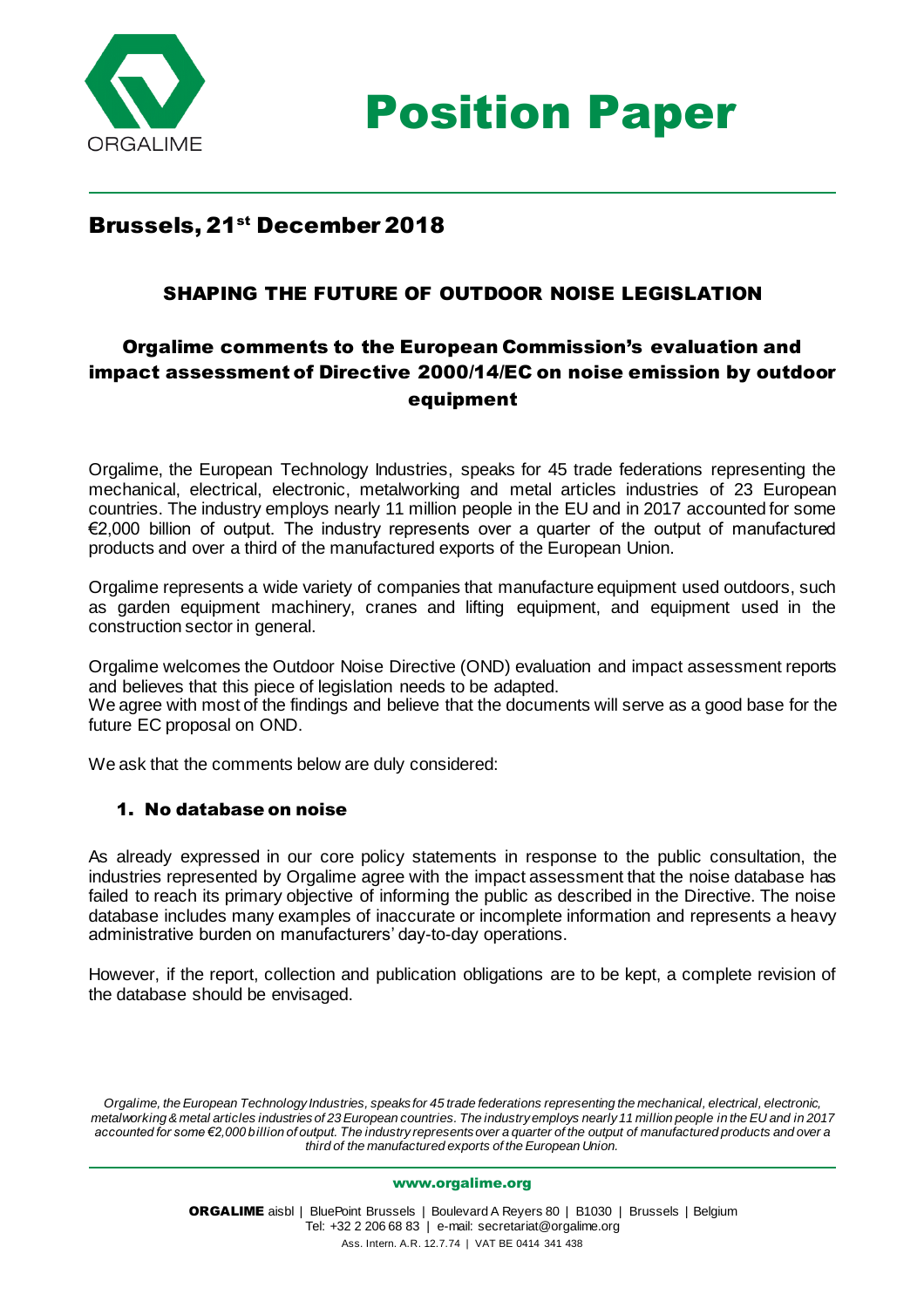## 2. Self-certification allows flexibility for industry

We fully agree with the impact assessment's suggestion to extend the use of self-certification to equipment covered by Article 12, while maintaining the already existing options of Annex VI for the benefit of companies that do not have the means for an in-house procedure. We believe that the OND should have a flexible framework allowing the choice between selfcertification and third-party certification for any equipment covered by the directive.

The industries represented by Orgalime have long-standing experience in deciding whether a specific limit value is technically feasible or not, and so can easily use self-certification to place their equipment on the market. Allowing self-certification will reduce costs and administrative burden for companies and enable them to remain competitive with their non-European counterparts.Third-party certification can be kept as an alternative option.

We suggest that the European Commission considers adding the Conformity Assessment stated in 'Annex V - Internal Control of Production' or Module A (Internal Production Control) stated in Decision 768/2008 of the New Legislative Framework to the conformity assessment procedure foreseen for the equipment subject to noise limits listed under the OND article 12.

### 3. Noise marking label options

On the issues of noise label and awareness of noise, despite the fact that evaluation report draws the conclusion that the general public is not aware whether an equipment is noisy or not because of a lack of clear understanding, the current system of noise labelling at least allows a comparison between numbers and should remain in its current format, as shown below.

In this way, the general public can easily understand and compare, based on the current label if one piece of equipment is quieter compared to another.



### 4. Effective market surveillance

The industries represented by Orgalime call for an efficient and effective market surveillance system, which we believe is the key to supporting a better application of the legislation. As explained in our [position paper](http://www.orgalime.org/sites/default/files/position-papers/2018-04-05%20Orgalime%20position%20on%20Compliance%20and%20Enforcement.pdf) on the EC proposal on "compliance and enforcement", we call on Member States to support an enforcement framework that requires equipment to be physically checked for compliance and that makes it easy for all economic operators to demonstrate compliance with EU legislation. Such a framework would require all actors involved to take their responsibility: in our view this should start with the EU co-legislators, who should adopt an appropriate and easily applicable law which would keep compliance costs both low and proportionate.

### 5. Update noise test codes and measurement methods using delegated acts

As stated in the impact assessment study, noise test codes and measurement methods (standards) have not been updated since the Directive came into force. Noise requirements are no longer in line with either the technological development in the sector, or with requirements in other pieces of legislation.